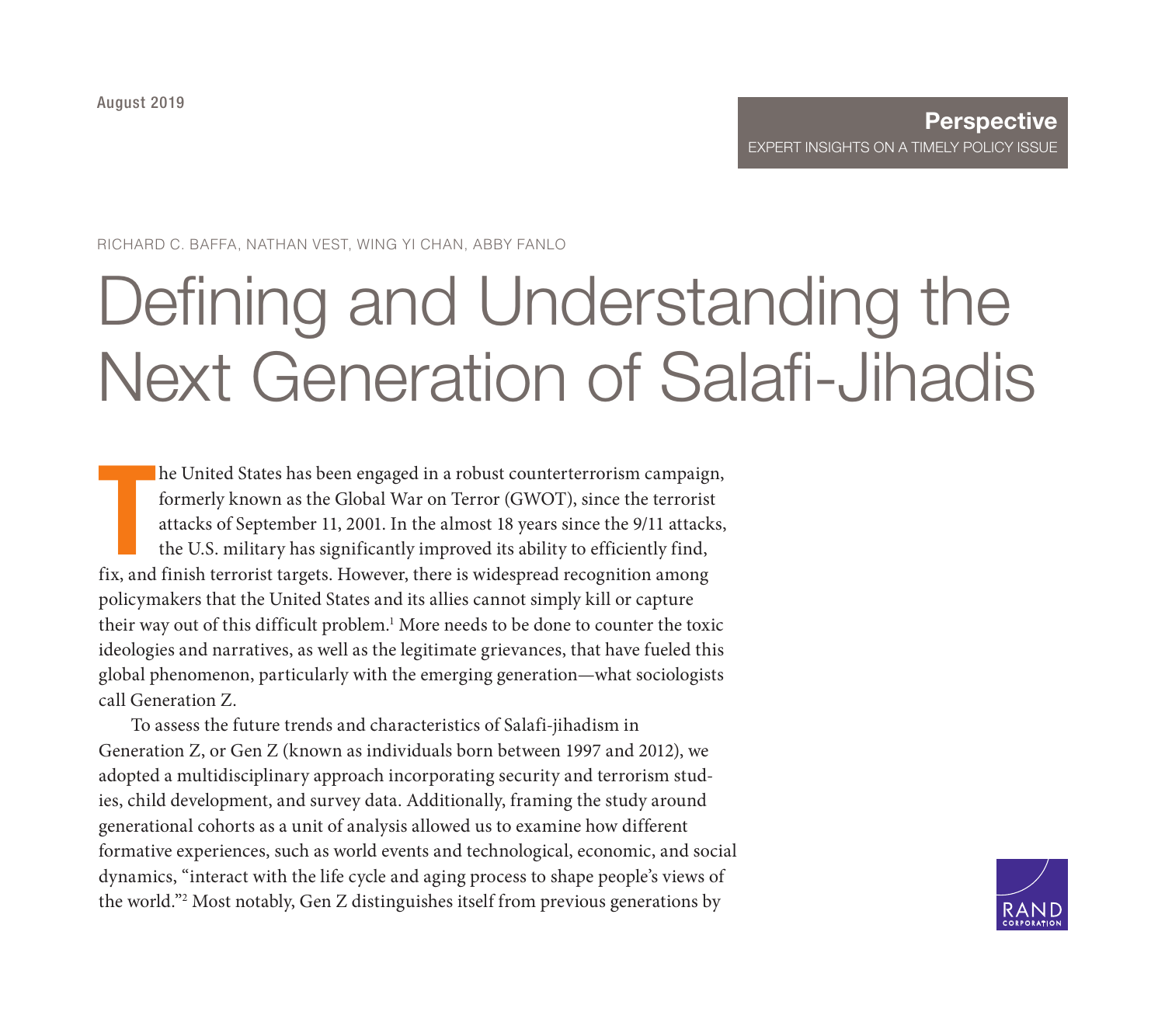Gen Z distinguishes itself from previous generations by its uniquely strong familiarity with technology that has profound implications for their social interactions, cognition, psychological development, and worldviews.

its uniquely strong familiarity with technology that has profound implications for their social interactions, cognition, psychological development, and worldviews.

Because we have defined our cohort of study, we must also define Salafi-jihadism. As Islamic studies scholar Shiraz Maher states, Salafism is a heterogenous Islamist movement that "believes in progress through regression, where the perfect life is [realized] by reviving the Islam of the first three generations" of the *umma.*<sup>3</sup> However, harkening back to an idealized early Muslim community as a model for reforming its modern counterpart is hardly exclusive to Salafis. Therefore, we further define *Salafis* as ultra-conservative Islamists engaging in sociopolitical acts that emphasize the hyper-unity of the early *umma*, absolute monotheism (*tawhid*), and rejection of alternative Islamic views (*bid'a*). Moreover, Salafi-jihadis are those who undertake armed struggle to impose this Salafi idealization on their societies and worldwide.

### Life Span Developmental Factors Contributing to Radicalization of Youth

As the first Gen Z members begin to enter adulthood, there are key developmental factors that make youth particularly susceptible to radicalization. Adolescents and emerging young adults are particularly vulnerable to persuasive messaging from violent extremist organizations. Adolescence (11 to 17 years old) and young adulthood (18 to 25 years old) are two developmental periods that are characterized by identity explorations, instability, impulsivity, risk-taking, and the perceived need for independence. Moreover, adolescents and young adults tend to have a higher propensity toward risky behaviors, including gang violence, drug use, and criminal activities.4

Decisionmaking is generally a product of two brain networks: socioemotional and cognitive control.<sup>5</sup> The former is sensitive to social and emotional stimuli and responsible for processing rewards. The socioemotional network is not fully developed until young adulthood, and more importantly, it is activated by hormonal changes triggered during puberty. On the other hand, the cognitive control network is responsible for self-regulation, thinking ahead, and planning, and it is also less developed during adolescence. As a result, the socioemotional network is overreacting during adolescence, and the cognitive control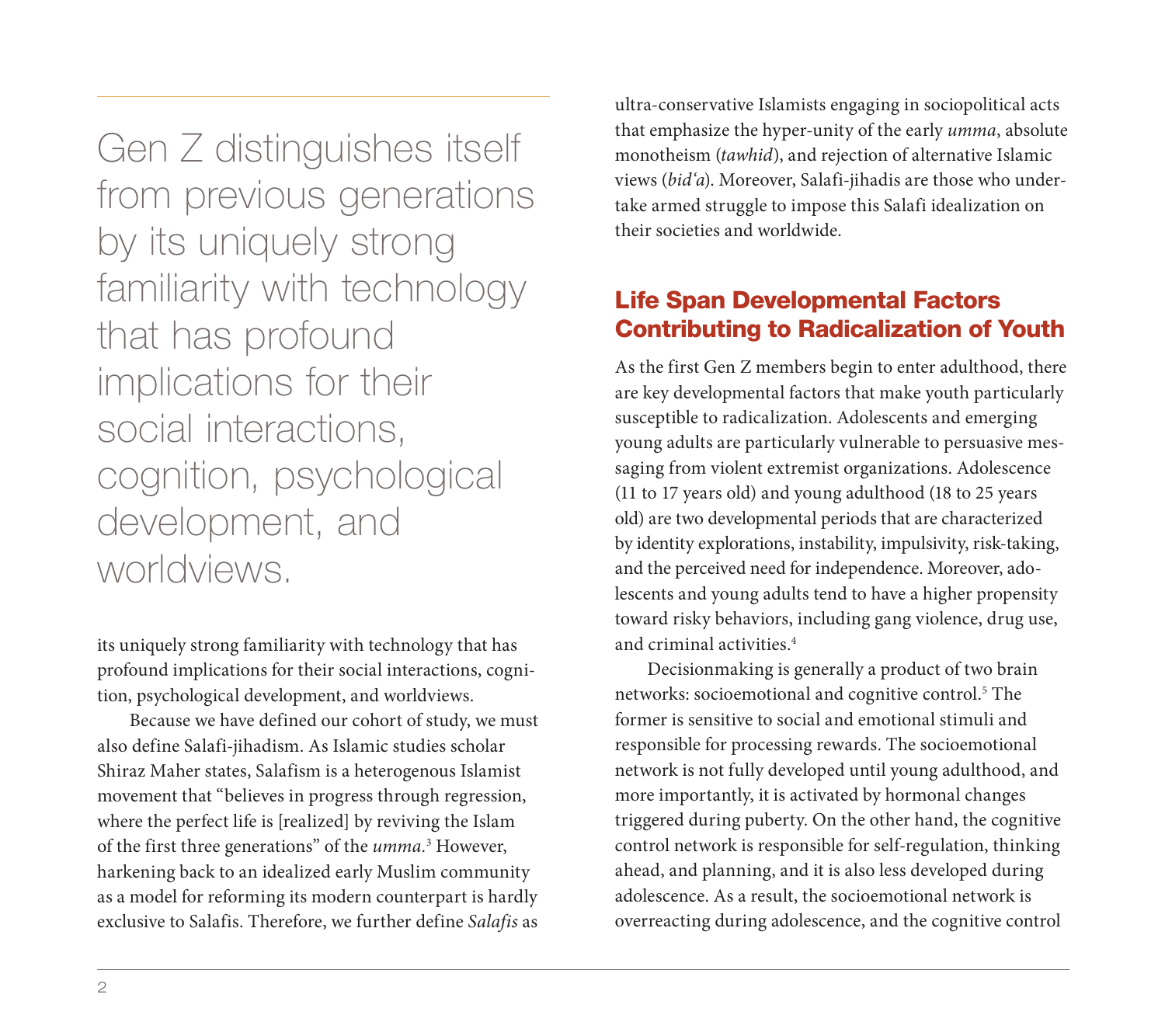network is not mature enough to counteract the emotional responses. Therefore, youth are more susceptible to sensational materials that induce emotional arousal and promise short-term rewards and to engaging in risky behaviors, such as acts of rebellion or violence.

### The Drivers of Violent Extremism

The question of radicalization in past and current generations is a complex one. There are multiple drivers that vary based on demographics, socioeconomic conditions, youth culture, geopolitical setting, and governance.6 Our research concluded that the underlying grievances that drove radicalization in past generations of Sunni Muslims remain salient in Gen Z. Indeed, real and perceived sociopolitical marginalization and Western aggression against the dominance of the Muslim world all drove radicalization decades ago and continue do so now. Although these drivers remain relevant in Gen Z, such factors as pervasive pessimism after the Arab uprisings in the early 2010s, anti-U.S. and anti-Western sentiment, the "youth bulge"7 and high unemployment, and shifting gender dynamics are arguably more salient in the radicalization of Gen Z than in past Salafi-jihadi cohorts.

The manifestation of these grievances differs across unique localities and drives extremism within the context of specific individuals and geographic locations. Additionally, it is not our intent to suggest that all young Muslims who share these grievances are destined to become terrorists. Indeed, only a minority of the 1.8 billion Muslims worldwide turn to terrorism to address perceived grievances. Nevertheless, as sociopolitical and economic grievances persist, a small number of Gen Z Sunnis almost

The underlying grievances that drove radicalization in past generations of Sunni Muslims remain salient in Gen Z.

certainly will turn to, or at least endorse, terrorism as a means of expressing individual and sociopolitical agency. The security challenge of Salafi-jihadism is likely to persist at least at the same level as with the millennial generation.

#### Sociopolitical Grievances

The Arab Spring uprisings spawned widespread hope among Arab youth. However, 56 percent of Arab youth now view the Arab Spring uprisings negatively after disastrous civil wars and political and economic inertia.8 Various issues, such as terrorism, political upheavals and instability, corruption, and economic stagnation, are driving the malaise among Arab youth—although none of these issues explicitly portend radicalization. Additionally, the 2019 ousters of Algeria's Abdelaziz Bouteflika and Sudan's Omar Bashir could indicate a renewed drive to enact social change through peaceful demonstrations, akin to the Arab Spring uprisings. However, should Arab youth continue to perceive social, economic, and political mobility as unobtainable, some almost certainly will see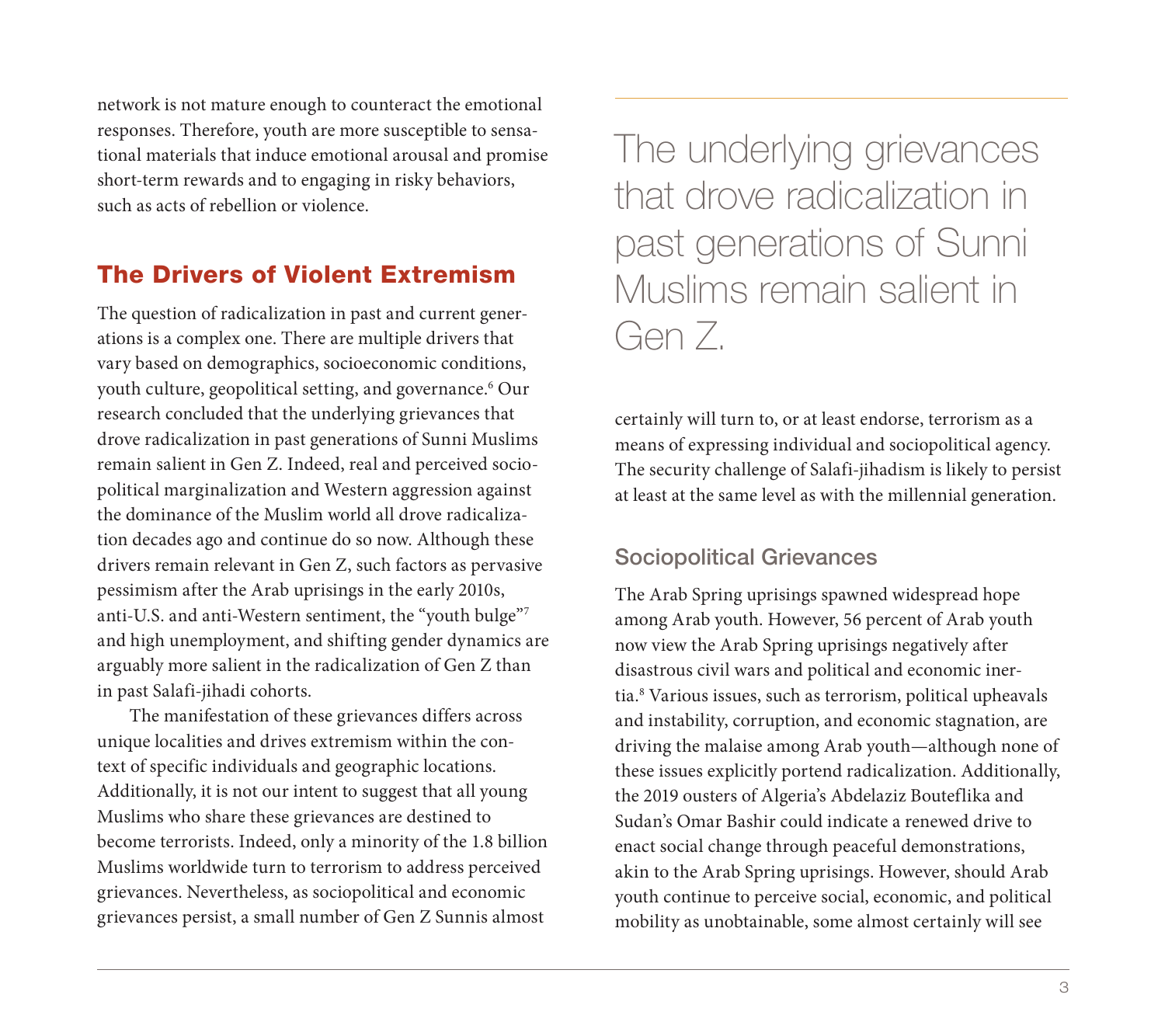Should Arab youth continue to perceive social, economic, and political mobility as unobtainable, some almost certainly will see terrorism as the only means of asserting agency.

terrorism as the only means of asserting agency and engendering change in a stagnating Arab world.

Moreover, although globalization and increased internet penetration have arguably fostered a positive sense of interconnectedness within the global Muslim community, or *umma*, both developments have also facilitated the bonding over shared grievances and the metastasis of in-group versus out-group mentalities. Increased connectivity, via the internet and social media, among Islam's 1.8 billion adherents has revealed the diversity of the faith in practice, which has led to clashes between "authentic" and "hybrid" forms of religious practice and between more traditional and moderate currents of Islamic ideology, often driving radicalization. Gen Z and millennial Muslims have grown accustomed to debates about authentic versus hybrid forms of Islamic life; for youth in conservative Muslim communities, exposure to places where Muslims practice more liberally could spur either a desire to force those communities to return to a more "proper" practice of Islam or to reject their more conservative upbringing.9 Additionally, for Muslim youth raised in secular countries, fundamentalist criticism of their political and social structures is only an online connection away.

Gen Z Sunnis can also readily debate the perception of Western aggression toward Muslim communities and opposition to Western military actions, which have long driven extremism and served as a recruiting tool for jihadist groups. The campaign by the United States and its allies against the self-proclaimed Islamic State (ISIS) will likely continue to play a role in Salafi-jihadism, particularly compared with perceived inaction by Western powers to curb Muslim suffering perpetrated by the Bashar Assad regime in Syria. Tellingly, only 41 percent of *Arab Youth Survey 2019* respondents viewed the United States as an ally of the Arab world, whereas 59 percent viewed it as an adversary, a 27-point increase since 2016.10

#### Youth Bulge and High Unemployment in Arab World

Large youth populations mean a higher likelihood of unemployment, decreasing the opportunity costs of joining terrorist organizations. In the Middle East specifically, the youth bulge is a serious economic challenge—close to 5 million workers are set to enter the job market each year, but employment opportunities are in short supply.11 Although there is no consensus that high unemployment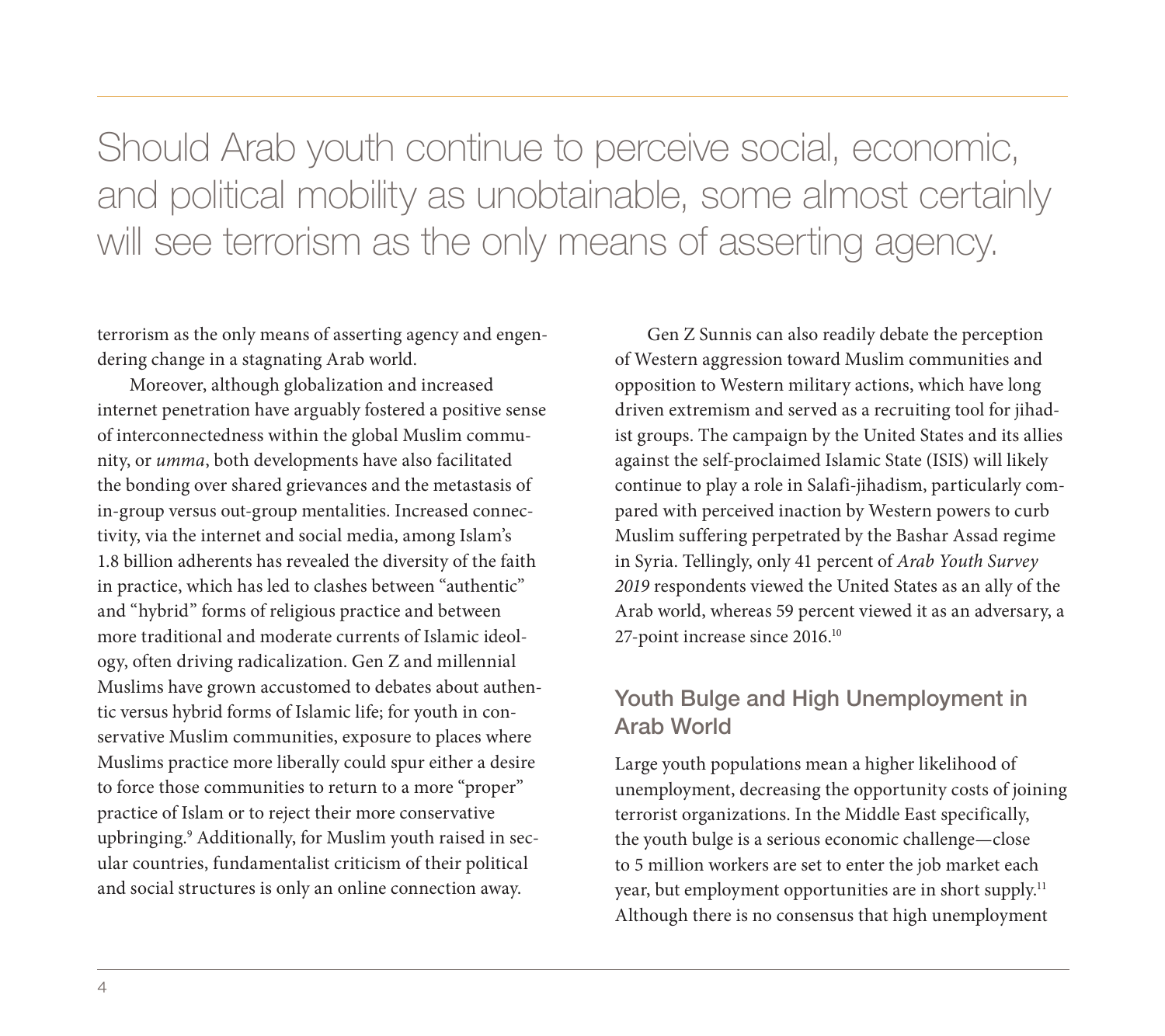directly leads to terrorism, failed expectations can lead to a sense of discontentment, depression, and restlessness that feeds radicalization. For example, one-third of recent college graduates in Tunisia cannot find work, and educated Tunisians are twice as likely to be unemployed as uneducated ones.12 Regionally, 30 percent of *Arab Youth Survey 2018* respondents stated that "creating new, well-paying jobs" is the most important means of steering the Arab world in the right direction.<sup>13</sup> Continued economic stagnation and a consistently high youth unemployment rate, exacerbated by the Muslim youth bulge, could lead to failed expectations and spur radicalization among disenchanted Gen Z Muslims.

#### Shifting Gender Dynamics

The #MeToo movement has led to increasing recognition of a longstanding culture of harassment and sexual violence and has spurred sister movements, including #MosqueMeToo. Originally intended to share stories of being assaulted on the annual pilgrimage to Mecca, #MosqueMeToo evolved to include stories of sexual harassment and violence in Islamic religious spaces and practices, bringing more attention to Muslim voices that advocate for women and criticize certain Islamic practices believed to disempower women.<sup>14</sup>

As voices calling for gender equality are amplified, some individuals may perceive significant threats to their ways of life and values, potentially driving people to embrace more fundamentalist views. Indeed, disapproval of greater social and economic roles for women seems to be common among Tunisian supporters of fundamentalist Islam. In recent interviews with more than 80 Tunisians

imprisoned on terrorism charges, the overwhelming majority said that the place for women was in the home rearing children and that women should wear the *niqab*. 15

Moreover, Salafi-jihadi ideologies provide a means for men who are feeling emasculated for losing jobs or social status to women to reclaim their masculinity. An integral feature that attracted many young Muslim men to ISIS was the hyper-fundamental, strictly enforced gender norms in which men dominated all aspects of the so-called caliphate.16 The group lauds the accomplishments of men. It allowed them to marry multiple women and take *sabaya* (sex slaves). In the Islamic State, the public sphere was strictly the domain of men, and the group's violence

Continued economic stagnation and a consistently high youth unemployment rate, exacerbated by the Muslim youth bulge, could lead to failed expectations and spur radicalization among disenchanted Gen Z Muslims.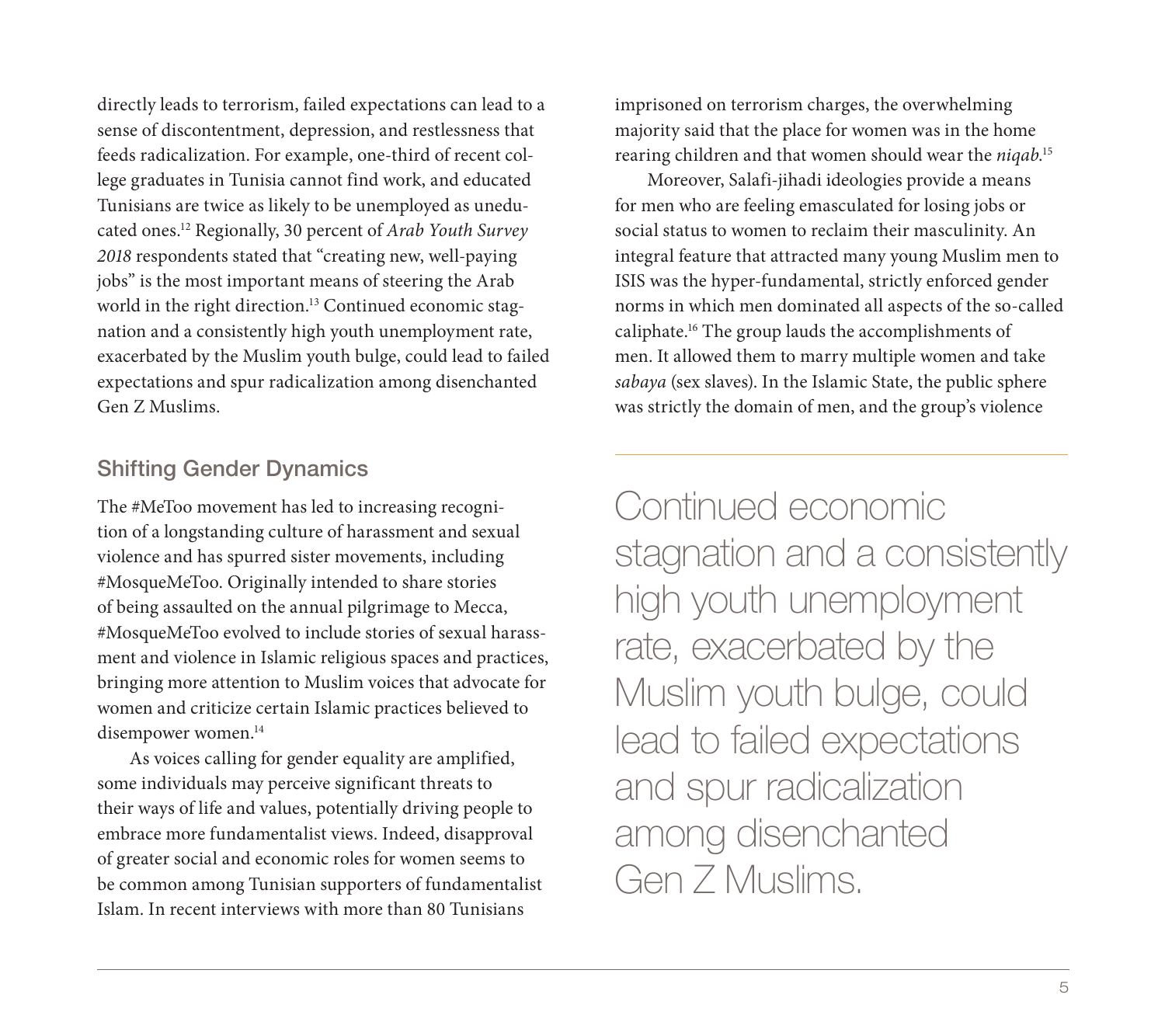provided a vehicle for men to reclaim their masculinity by taking up arms.

### Salafi Ideology

Young Muslims turn to Salafi-jihadism for various sociopolitical and economic reasons. However, Islamic fundamentalism is part and parcel of Salafi ideology, and, regardless of primary drivers, which vary from individual to individual, ideology is often the common denominator.17 Therefore, it is no accident that Salafi-jihadi groups consistently present their narratives in religious and historical frameworks, infusing Salafi-jihadi ideology with motifs of injustice, absolute unity within the *umma,* tales of Muslim resilience, and religious justifications of violence as a means of defending Islam and achieving their sociopolitical objectives. Furthermore, the Salafi-jihadi ambition of reverting Islam to their vision of the religion's early, "pure" form represents the panacea for many drivers of

The immersion of adolescents and young adults in ISIS' culture of violence forebodes a possible expansion of extremist networks.

extremism—corrupt, ineffective rulers; perceived subservience to the West; absence of the caliphate; deterioration of Islamic heritage and morals; and the increasing emergence of women in the public sphere. Extremist actors present this ideology as the solution to all perceived ills, which thereby serves as a magnet for disgruntled Sunni youth in a wide variety of circumstances.

## Collapse of the Caliphate and Implications for Future Radicalization

Fallout from the demise of ISIS' self-declared caliphate and the implications for Salafi-jihadism among Gen Z remain unclear. Because it was a major draw for young jihadists, the collapse of the physical caliphate may portend diminished radicalization in Gen Z. However, the immersion of adolescents and young adults in ISIS' culture of violence forebodes a possible expansion of extremist networks, particularly if ISIS youth are not adequately deradicalized and reintegrated into mainstream society. Moreover, that ISIS established a caliphate at all will likely reverberate with Gen Z Sunnis, who now have a living memory of a purportedly utopian Sunni caliphate, rather than harkening back to the 7th century Rashidun caliphate. Furthermore, a resurgent al Qa'ida, resilient ISIS, and an unpredictable flow of foreign terrorist fighters (FTFs) to and from conflict zones might also manifest in a multipolar, decentralized global jihadist movement connected via the internet and made increasingly dangerous through emerging technologies.<sup>18</sup>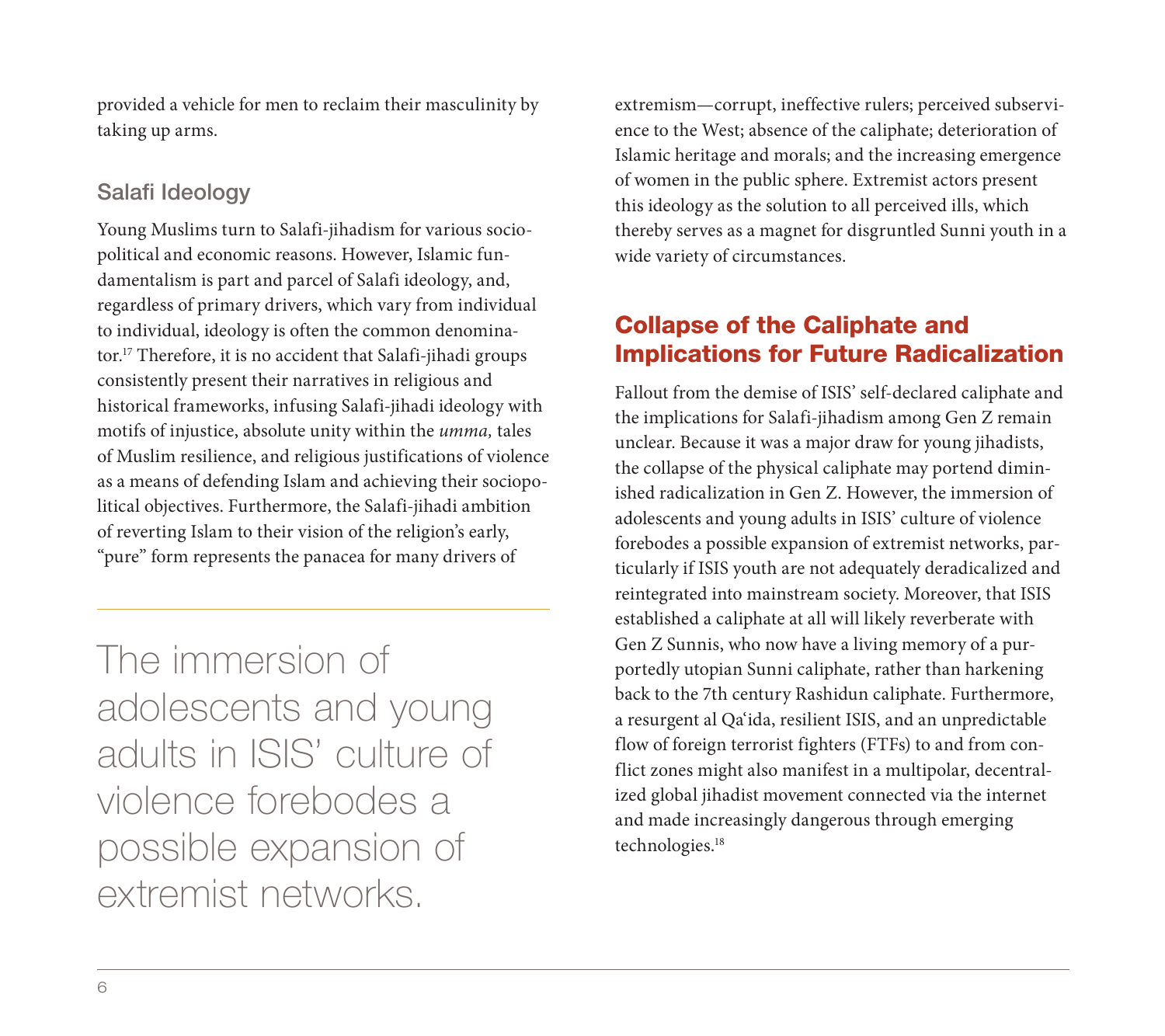## Children exposed to widespread violence are more susceptible to radicalization and recruitment.

#### Returning Foreign Fighters

Of the estimated 41,490 individuals who traveled to the Islamic State in Syria and Iraq, at least 7,366 have returned to their countries of origin.<sup>19</sup> Historically, returning waves of jihadists have facilitated the spread of extremist ideologies in their home countries, especially among impressionable youth. For instance, Libyans returning from Afghanistan in the 1980s established the jihadist Libyan Islamic Fighting Group, whose members, even after the group disbanded, would go on to cultivate and lead radical extremist groups operating in the country today.20 Reducing the twin threats of future terrorist attacks by returning FTFs and radicalization of future jihadist cadres will be a major challenge for host countries. These fighters have been consumed by the ethos and mission of ISIS and will have difficulty returning to "normal life."<sup>21</sup>

Youth returning from ISIS-held territories are of particular concern to security and intelligence services. Of the 7,366 known FTFs who have returned to their countries of origin, as many as 1,180 are children.<sup>22</sup> Many of them have been aggressively targeted by ISIS' indoctrination and radicalization initiatives, from the streets to schools to Cubs of the Caliphate training camps.<sup>23</sup> Furthermore, the radicalization of children and young adults is particularly dangerous because they are too young to have formed a cognitive defense to radicalization founded on critical thinking and

an expanded worldview.24 Therefore, deradicalization of returning adolescents could be especially challenging; indeed, German authorities have already raised concerns over radicalized youth returning from former ISIS territories, warning that the adolescents might pose a "challenge for years ahead."25

#### A Decline in Radicalization?

The destruction of the caliphate could, in fact, contribute to a reduction in radicalization, especially among Gen Z Muslims. In the *Arab Youth Survey 2018*, Hassan Hassan asserts that the reality of the caliphate, of joining something new, was a major driving factor for young Muslims traveling to Iraq and Syria.<sup>26</sup> Indeed, the appeal of resurrecting the caliphate greatly facilitated the attractiveness of ISIS' ideology, and, absent a similar state-building project, a future generation of would-be jihadists might not be so determined to heed the call.

However, ISIS has modified its caliphate-oriented narrative, propagating themes of nostalgia and juxtaposing scenes of idyllic existence in the ISIS *umma* with the destruction wrought by the global coalition against ISIS.<sup>27</sup> Blaming the United States and its allies, ISIS is aiming to ignite Sunni resentment and violence toward the group's enemies, while simultaneously reminding supporters of what ISIS attempted to create—a utopian Sunni society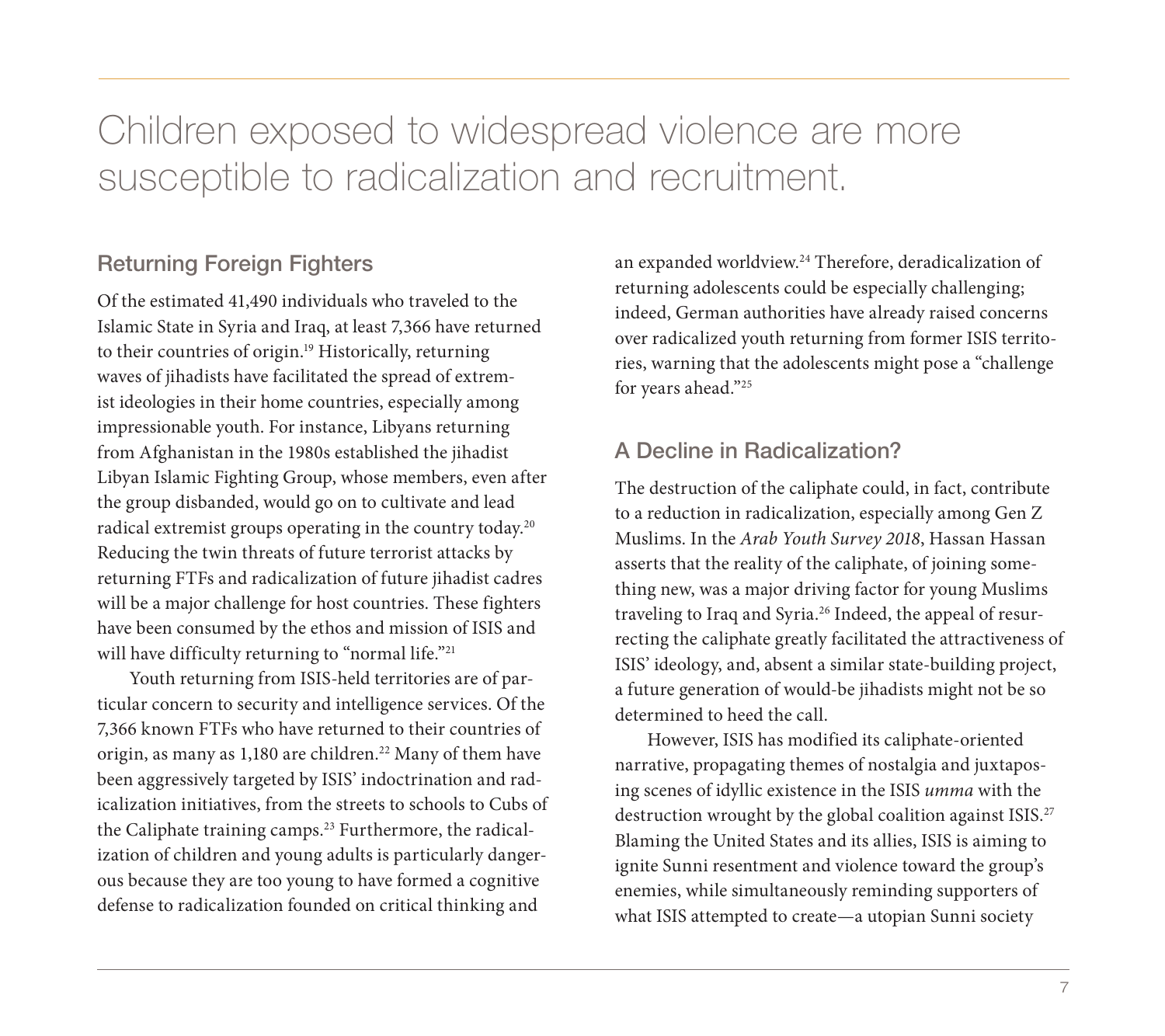modeled in their vision of the Prophet Mohammed and the early Muslim *umma*. Despite its destruction, the caliphate therefore could continue to inspire young Sunni extremists, many of whom could seek to join ISIS or other Salafi-jihadi organizations with the intent of resurrecting the caliphate.

## The Effects of Violence on Children

In general, children exposed to widespread violence are more susceptible to radicalization and recruitment. A 2003 study on trauma and the effects of violent experiences on child development asserts that "exposure to increased levels of violence leads to decreased sensitivity to violence and a greater willingness to tolerate increasing levels of aggression and violence in society."28 The study's authors also argue that traumatic exposure to violence can result in heightened aggression, depression, and stunted cognitive development in children, whose "age and psychological immaturity render them vulnerable to the effects of overwhelming and inescapable stressors."29 Furthermore, exposure to intractable conflicts heighten group identity and hostility toward out-groups. Collectively, in-group members develop a narrative to justify engagement in conflict, which often involves delegitimizing and dehumanizing out-group members and presents in-group members as victims.30 In addition, in-group members develop collective emotional responses to out-group members and the responses are often hostile. For example, exposure to political violence was associated with stronger beliefs approving of aggression toward out-groups among Palestinian and Israeli adolescents; beliefs approving of aggression were then found to be associated with actual aggressive behaviors.31

The problem of children's exposure to traumatic violence is particularly acute in Iraq and Syria, given the protracted military conflict. The Cubs and Pearls of the Caliphate, in particular, present a major deradicalization challenge and long-term risk. ISIS intentionally saturated communities under its control with traumatic displays of violence, in which children often participated or observed. Subsequent desensitization to violence, manifestation of aggression, and potential difficulties in finding educational and professional opportunities because of violence-related cognitive deficiencies might provide future openings for extremist actors to radicalize and recruit frustrated, violent youth scarred from wartime experiences.

### Technology and the Next Generation of Terrorists

Having lived their entire lives with the internet, Gen Z's immersion in technology markedly differentiates its members from those of past generations and highlights the potential threat of Gen Z Salafi-jihadis. The internet and social media are powerful recruiting tools and future terrorists are likely to leverage developing social media and

As of 2019, 80 percent of Arab youth consume their news primarily from social media.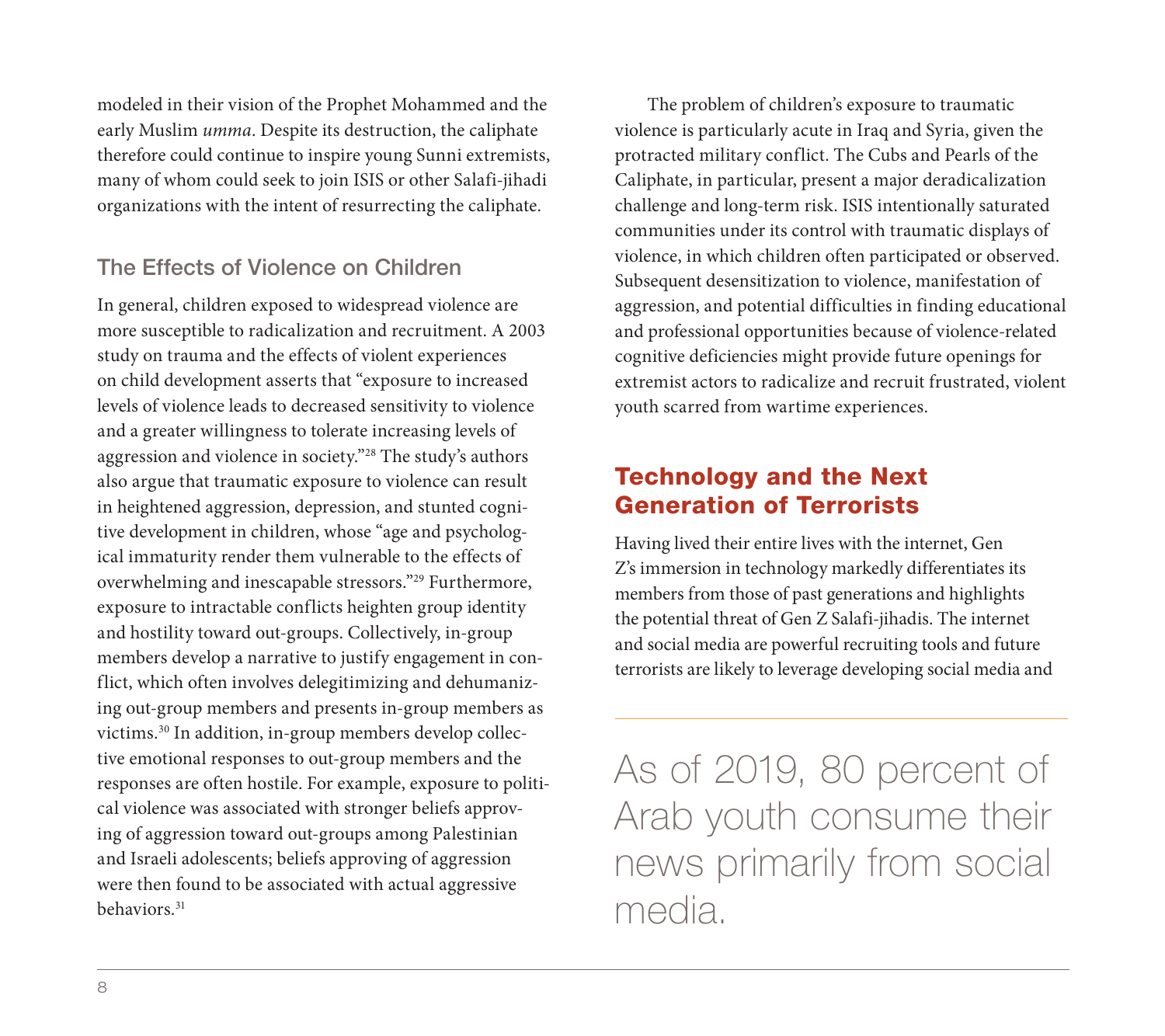communications platforms and emerging disruptive technologies to network, plan, and conduct attacks in unprecedented ways.

#### Technology to Facilitate Online Radicalization

ISIS' considerable coverage on and use of social media abetted the group's meteoric rise to international notoriety, and leveraging social media and messaging apps, such as Telegram, has been and continues to be a hallmark of the group's strategic communications and operations planning.32 Moreover, ISIS has adeptly used online resources to recruit followers virtually. Adolescents are especially susceptible to indoctrination because of immature cognitive control networks, which make them more receptive to emotionally stimulating materials, such as those used to radicalize and recruit young people online. Furthermore, some research suggests that using the internet exacerbates deficits in one's cognitive control network and increases adolescents' propensity for instant gratification and risky behaviors.33 Therefore, Gen Z's unprecedented level of internet saturation, coupled with the reported stunting of cognitive control network development by internet usage, makes online recruitment targeting Gen Z particularly concerning.

Indeed, ISIS has tapped into populations ripe for exploitation online. According to the *Arab Youth Survey 2019*, social media is now the overwhelming go-to source of news for young Arabs; as of 2019, 80 percent of Arab youth consume their news primarily from social media, which is also becoming one of the most trusted sources of information.34 The rising consumption of and trust in social media are not limited to Arab youth—for example, ISIS

used social media as a conduit to effectively radicalize and recruit fighters from at least 110 countries.<sup>35</sup> For example, of the 60 documented cases in 2015 in which individuals attempted to travel to the Islamic State from the United States, social media played a recruitment or coordination role in almost every case, demonstrating the unprecedented global reach that Sunni jihadists now enjoy. <sup>36</sup>

ISIS also adopted cutting-edge communications technologies to attract an increasingly tech-savvy, internet-saturated demographic of Muslim youth. For example, in early 2016, two ISIS media outlets, *Al-Bayan* and *Amaq*, released Android apps through which supporters could easily access ISIS news on their smartphones. ISIS has also released multiple media productions that mimic the artistic animation styles of violent video games to promote jihad.<sup>37</sup> Video game–esque media productions could be particularly effective at attracting future recruits, considering that scientific studies have tied internet addiction disorder and

ISIS also adopted cuttingedge communications technologies to attract an increasingly tech-savvy, internetsaturated demographic of Muslim youth.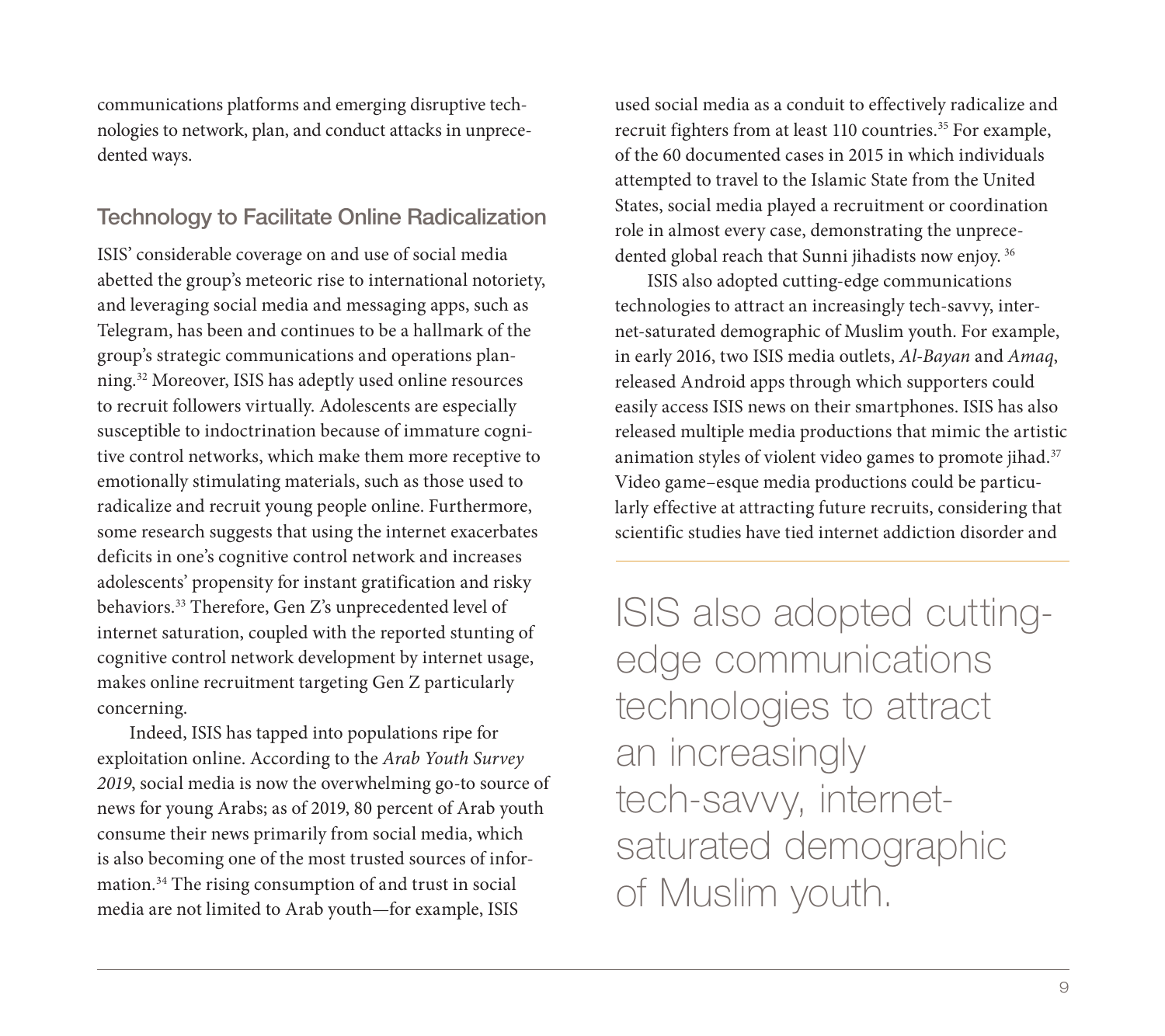a propensity for playing violent video games to patterns of heightened aggressive behavior.<sup>38</sup>

However, the jury is still out as to whether online or in-person radicalization is more effective; the answer might be that they are both equally important. Online platforms facilitate expanded reach, saturation of propaganda, and creation of opportunities for indoctrination. However, in-person radicalization is more intimate, with moredirect leveraging of peer pressure, and some studies on FTF motivations found that online radicalization did not play a major role in individuals' decisions to undertake jihad.<sup>39</sup>

## Future Implications and Prospects to Counter Violent Extremism

Although technology is already facilitating online radicalization of the next generation of Salafi-jihadis, technology can also be used to counter violent extremist propaganda and create opportunities for online, targeted engagement with vulnerable Sunni youth populations. Artificial intelligence (AI) is playing a role in limiting and removing terrorist content online. Facebook uses image-matching technology and machine-learning algorithms to block photos and videos from known terrorists and to identify patterns in terrorist propaganda.40 According to Facebook, once moderators are aware of terrorist content, they are able to remove 83 percent of it within an hour of it being uploaded, in part thanks to AI advances.<sup>41</sup> Although this is an encouraging statistic, it only refers to the content of which Facebook and its moderators become aware; as experts have pointed out, this does not refer to the entire "universe of content" and is likely a misleading figure in

terms of understanding how much extremist content is being circulated and removed.<sup>42</sup>

Given the importance and popularity of social media among Gen Z, online propaganda is likely to become an increasingly prominent, if not primary, medium of radicalization and recruitment. Recent research has developed and evaluated the effectiveness of online counter narrative programs that target and prevent online recruitment by violent extremists. Broadly defined, counternarrative programs aim to challenge the propaganda disseminated by extremist groups and to present a positive alternative to extremist propaganda.<sup>43</sup>

Political scientist Omar Ashour has proposed three pillars of effective counternarrative programs:

- 1. comprehensively cover all dimensions of violent extremism (i.e., psychological, political, historical, theological, and instrumental)
- 2. promote credible messengers, such as former members of extremist groups and independent religious figures
- 3. promote and propagate counter messages widely via various media outlets.44

Although researchers and practitioners have increased their attention to developing counter violent extremism (CVE) programs designed for adolescents and young adults, the effectiveness of CVE programs remains largely unknown because of a paucity of rigorous evaluations. Furthermore, the multiple drivers of extremism require CVE strategies to adapt a more-comprehensive approach; instead of focusing on risk factors only, CVE strategies need to incorporate protective factors from multiple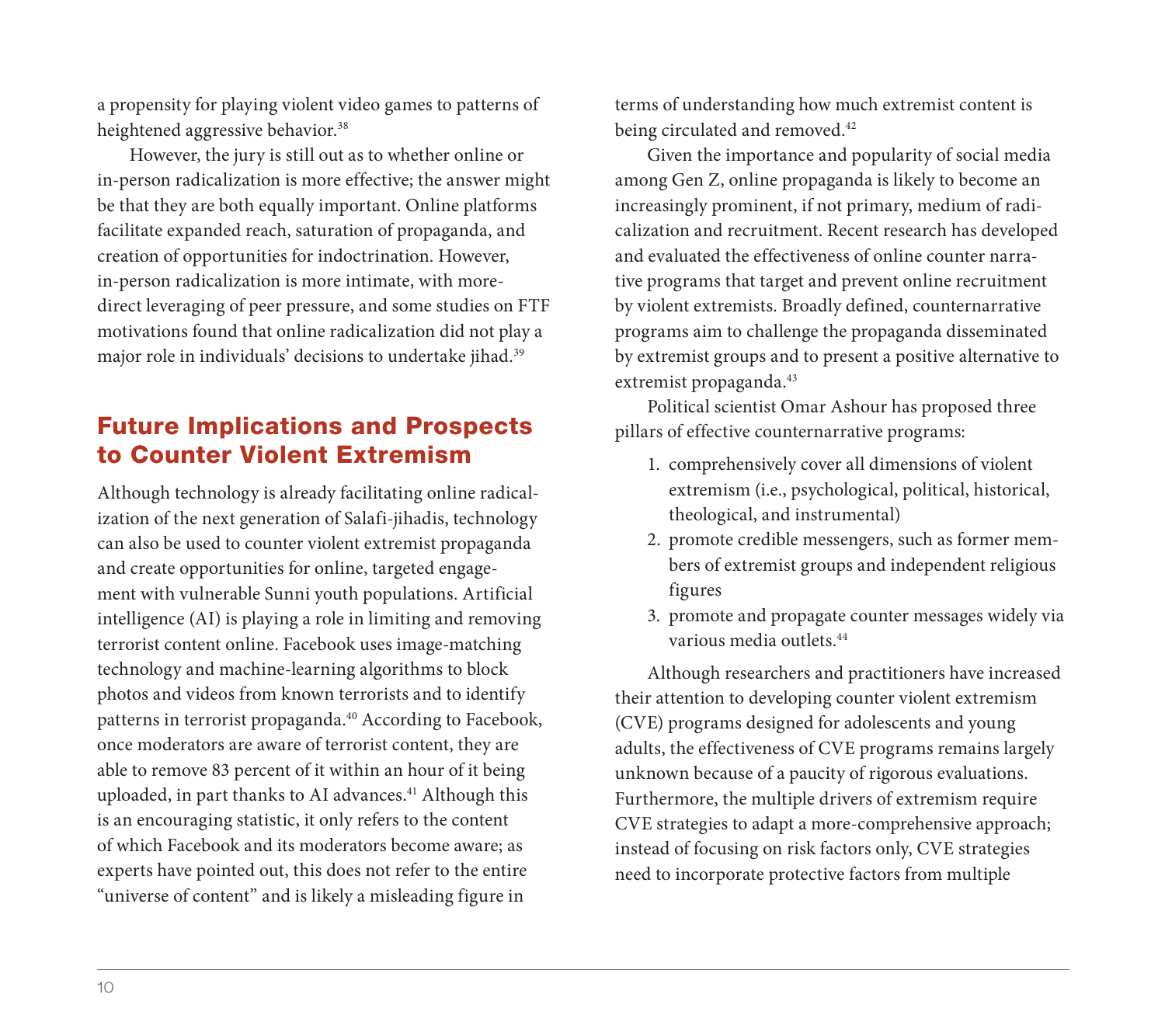sources that would build resilience in individuals and communities against violent extremism.

A public health approach to CVE suggests that CVE programs are most likely to succeed when they include a team of professionals from multiple disciplines and address both risk and protective factors across multiple social, economic, cultural, and political contexts.45 A public health approach to CVE that includes a multidisciplinary team and addresses multiple risk and protective factors may be best suited for this nexus of challenges. For example, a public health approach to CVE for the Sunni Gen Z cohort should focus on early prevention to address the root causes of extreme violence and to promote integration, trust, and prosocial political participation. Successful early prevention would include (1) both risk and protective factors, (2) educating and empowering communities, (3) building community partnerships, (4) employing multidisciplinary teams, (5) linking individuals in need to care (e.g., social services), and (6) training public health and social service workers in the areas of radicalization and CVE.46

The next generation of CVE research should also focus on conducting rigorous evaluation to determine how and when CVE programs change young people's attitudes toward violent extremism and, more importantly, prevent young people from engaging in extreme violent behaviors. Finally, CVE programs can build on an extensive body of existing research on youth violence prevention in other demographics, such as immigrant and refugee youth gangs, which exhibit a similar set of psychological, social, and economic factors to those that propel adolescents and young adults to become Salafi-jihadis. Research addressing these factors in gang violence provide an excellent starting point for CVE that aims to prevent violent extremism in Gen Z.<sup>47</sup>

#### Endnotes

<sup>1</sup> John F. Campbell, "General: We Can't Kill Our Way Out of Afghanistan," interview with Rachel Martin, NPR, May 28, 2011.

<sup>2</sup> Caroll Doherty, Jocelyn Kiley, Alec Tyson, and Bridget Jameson, "The Whys and Hows of Generations Research," Pew Research Center, September 3, 2015, p. 1.

<sup>3</sup> Shiraz Maher, *Salafi-Jihadism: The History of an Idea*, London: Penguin Random House, 2016, p. 207. The Arabic term *umma* literally translates into "community" or "nation" but can also refer to the global Muslim community. Historically, the *umma* refers to the early Muslim community in the time of the Prophet Mohammed that fundamentalist Muslims often view as the paradigm for Muslim society.

<sup>4</sup> Jeffrey Jensen Arnett, "Emerging Adulthood: What Is It, and What Is It Good For?" *Child Development Perspectives*, Vol. 1, No. 2, 2007; Daniel Romer, Angela L. Duckworth, Sharon Sznitman, and Sunhee Park, "Can Adolescents Learn Self-Control? Delay of Gratification in the Development of Control over Risk Taking," *Prevention Science*, Vol. 11, No. 3, 2010; Jeffrey Jensen Arnett, "The Developmental Context of Substance Use in Emerging Adulthood," *Journal of Drug Issues*, Vol. 35, No. 2, April 2005.

<sup>5</sup> Laurence Steinberg, "Risk Taking in Adolescence: New Perspectives from Brain and Behavioral Science," *Current Directions in Psychological Science*, Vol. 16, No. 2, 2007.

<sup>6</sup> Paul K. Davis and Kim Cragin, eds., *Social Science for Counterterrorism: Putting the Pieces Together*, Santa Monica, Calif.: RAND Corporation, MG-849-OSD, 2009.

<sup>7</sup> The World Bank defines *youth bulge* as a socioeconomic phenomenon common in developing countries that have reduced infant mortality and maintain a high birth rate, resulting in rapid population growth, with children and young adults comprising a large share of the population (see Justin Yifu Lin, "Youth Bulge: A Demographic Dividend or a Demographic Bomb in Developing Countries," *Let's Talk Development* blog, World Bank, January 5, 2012).

<sup>8</sup> ASDA'A Burson-Marsteller, *Arab Youth Survey 2018: A Decade of Hopes & Fears*, white paper, May 2018, p. 13.

<sup>9</sup> Riaz Hassan, "Globalization's Challenge to Islam," *YaleGlobal Online* blog, Yale University, 2003; F. M. Moghaddam, *How Globalization Spurs Terrorism: The Lopsided Benefits of "One World" and Why That Fuels Violence*, Westport, Conn.: Praeger Security International, 2008.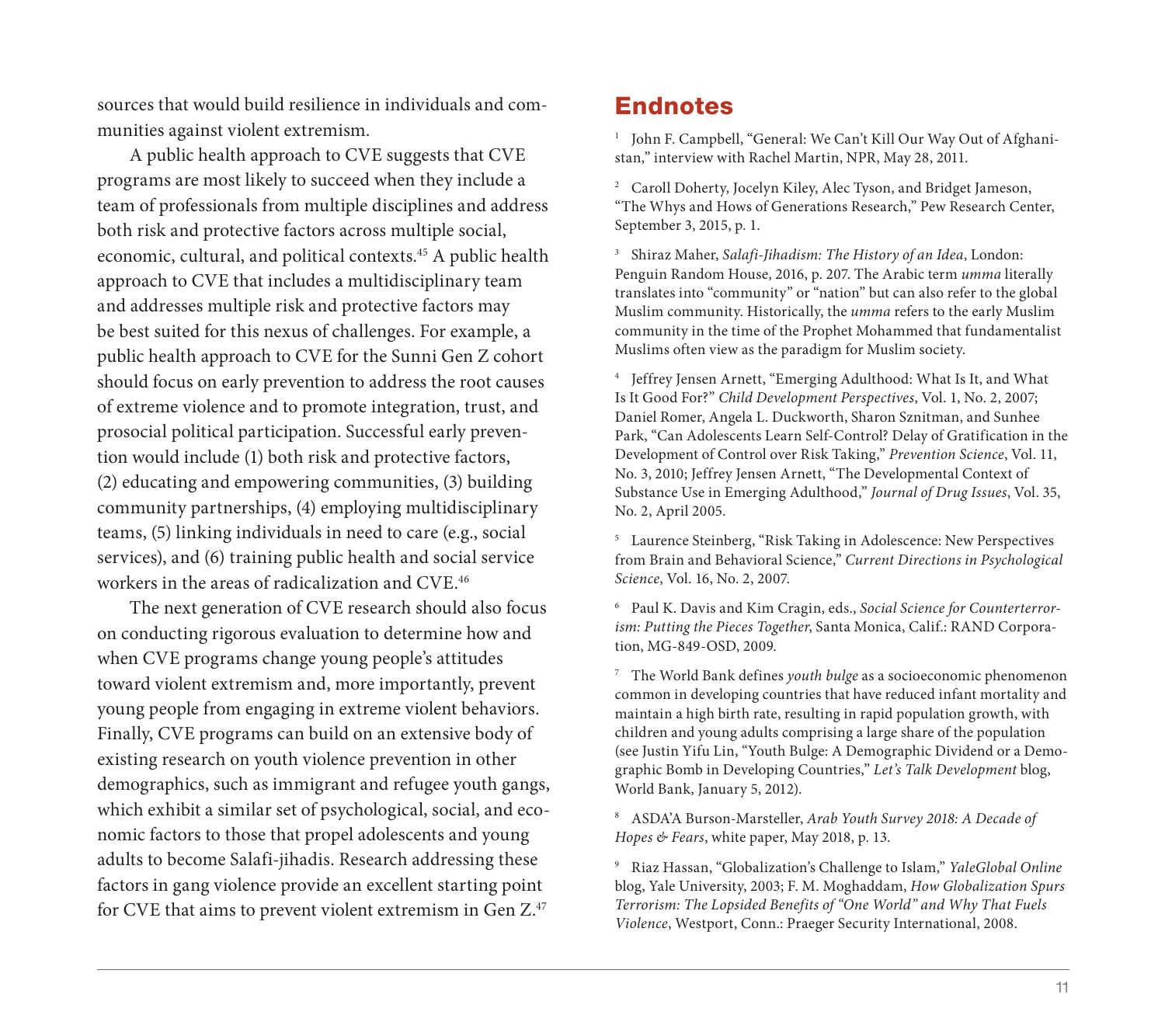<sup>10</sup> ASDA'A Burson-Marsteller, *Arab Youth Survey 2019: A Call for Reform*, white paper, April 2019, p. 33.

 $11$  Lin, 2012.

<sup>12</sup> George Packer, "Exporting Jihad," *New Yorker*, March 28, 2016.

<sup>13</sup> ASDA'A Burson-Marsteller, 2018, p. 17.

<sup>14</sup> Faranak Amidi, "100 Women: Muslim Women Rally Round #MosqueMeToo," BBC News, February 9, 2018; Jason Rezaian, "The #MeToo Movement Has Shaken the World. Can #MosqueMeToo Shake Islam?" *Washington Post*, March 8, 2018.

<sup>15</sup> "Mulakhas li Dirāsa Taqīym Makhātir al-Muqātilīn al-Tunisīyīn al-'Āi'dīn min Bu'r al-Tawatur [Summary of the Study 'Evaluation of the Threat of Tunisian Fighters Returning from the Hotbeds of Tension]," Tunisian Institute for Strategic Studies, May 2, 2018. A *niqab* is a head garment that covers the entire face, except the eyes.

<sup>16</sup> Joanna Cook and Gina Vale, *From Daesh to "Diaspora": Tracing the Women and Minors of Islamic State*, International Centre for the Study of Radicalization, July 2018, p. 26.

<sup>17</sup> Alexander Thurston, *Salafism in Nigeria: Islam, Preaching, and Politics*, Cambridge, UK: Cambridge University Press, 2016. It is vital to emphasize that Salafis, both jihadi and non-jihadi, promulgate a unique brand of Islamic fundamentalism, involving an arguably ahistorical projection of absolute unity (*tawhid*) within the early *umma*, a rejection of alternative views (*bid'a*) within Islam, and a fixation on overt acts of religiosity. Indeed, the majority of Sunni Muslims, either conservative or moderate in their sociopolitical outlooks, uphold the Prophet and his companions as exemplars of Muslim morality and unity. Moreover, although multiple religious currents, such as the highly diverse Sufi traditions, might venerate the early *umma* as the Islamic paradigm, Sufi practices and beliefs are anathema to Salafis. Therefore, it is imperative to disaggregate the Salafi brand of fundamentalism from other groups who also uphold the early *umma* as a model of reforming the contemporary Muslim community.

<sup>18</sup> Seth G. Jones, *A Persistent Threat: The Evolution of al Qa'ida and Other Salafi Jihadists*, Santa Monica, Calif.: RAND Corporation, RR-637-OSD, 2014.

<sup>19</sup> As of February 2018, 800 FTFs have returned to Tunisia, 425 to the United Kingdom, and 50 to Indonesia. Thousands of FTFs likely remain in Syria and Iraq (Cook and Vale, 2018, pp. 16–18).

<sup>20</sup> Mattia Toaldo and Mary Fitzgerald, "A Quick Guide to Libya's Main Players," *European Council on Foreign Relations*, December 2016, p. 6.

<sup>21</sup> Richard Barrett, *Beyond the Caliphate: Foreign Fighters and the Threat of Returnees*, New York: Soufan Center and Global Strategy Network, October 2017, p. 15.

<sup>22</sup> Cook and Vale, p. 41.

<sup>23</sup> The Cubs of the Caliphate is an ISIS program in which the group indoctrinates, trains, and deploys child soldiers. The group also established a program for young girls, known as the Pearls of the Caliphate.

<sup>24</sup> Steinberg, 2007.

<sup>25</sup> Maxime Schlee, "Radicalized Children Pose Security 'Risk' in Germany: Report," *Politico*, August 6, 2018.

<sup>26</sup> ASDA'A Burson-Marsteller, 2018, p. 38.

<sup>27</sup> "Purification of the Souls," *Wilayat Raqqa*, June 19, 2017; Colin P. Clarke and Haroro Ingram, "Defeating the ISIS Nostalgia Narrative," *Foreign Policy Research Institute*, April 18, 2018.

<sup>28</sup> Paramjit T. Joshi and Deborah A. O'Donnell, "Consequences of Child Exposure to War and Terrorism," *Clinical Child and Family Psychology Review*, Vol. 6, No. 4, December 2003, p. 280.

<sup>29</sup> Joshi and O'Donnell, 2003, p. 275.

<sup>30</sup> Daniel Bar-Tal, "Sociopsychological Foundations of Intractable Conflicts," *American Behavioral Scientist*, No. 50, Vol. 11, July 2007.

<sup>31</sup> L. Rowell Huesmann, Eric F. Dubow, Paul Boxer, Simha F. Landau, Shira D. Gvirsman, and Khalil Shikaki, "Children's Exposure to Violent Political Conflict Simulates Aggression at Peers by Increasing Emotional Distress, Aggressive Script Rehearsal, and Normative Beliefs Favoring Aggression," *Developmental Psychopathology*, No. 29, 2017.

<sup>32</sup> Mia Bloom, Hicham Tiflati, and John Horgan, "Navigating ISIS's Preferred Platform: Telegram," *Terrorism and Political Violence*, July 11, 2017.

<sup>33</sup> Gary Small, and Gigi Vorgan, *iBrain: Surviving the Technological Alteration of the Modern Mind*, New York: Harper Collins, 2008.

<sup>34</sup> ASDA'A Burson-Marsteller, 2019, p. 67.

<sup>35</sup> Barrett, 2017, p. 7.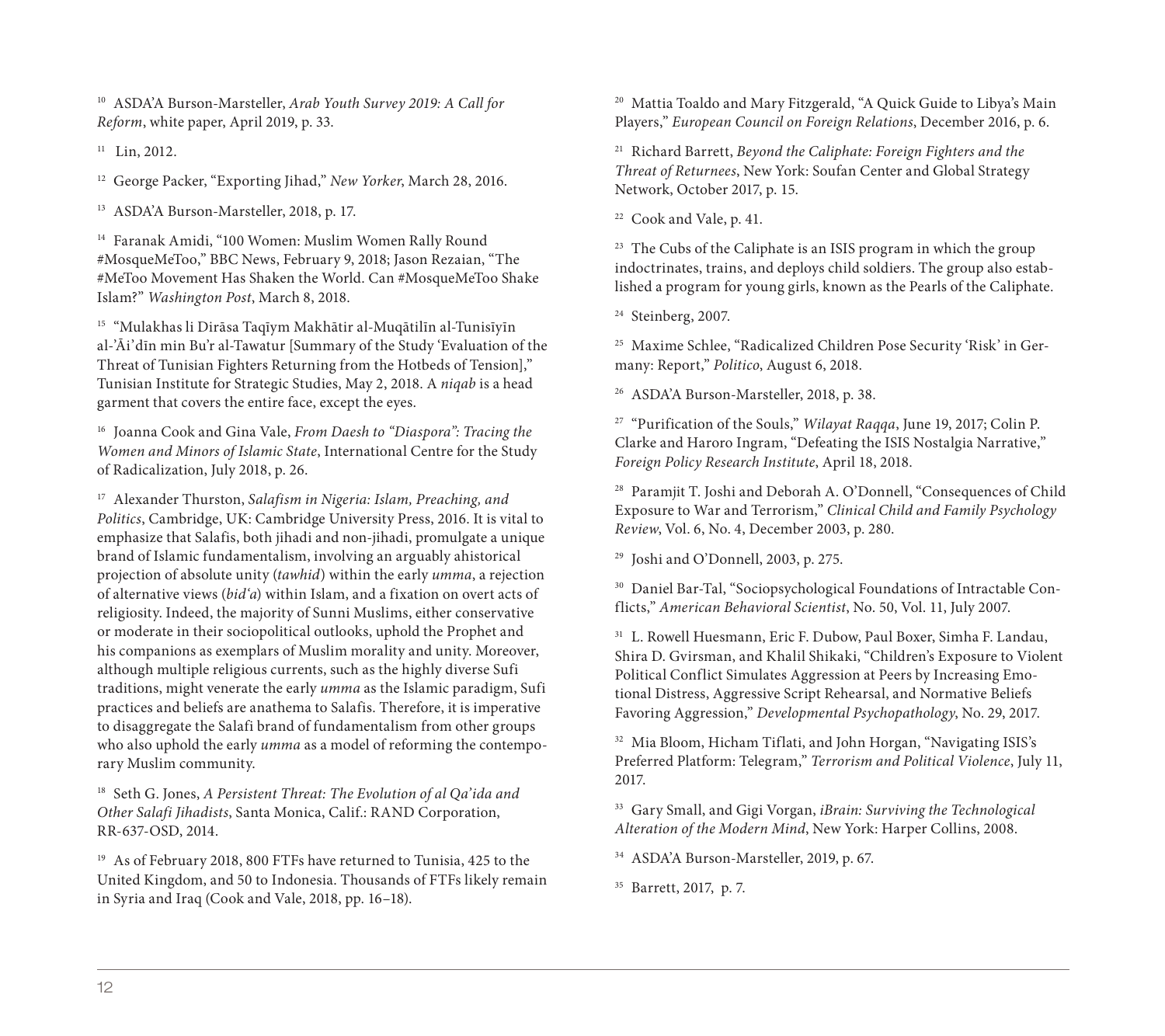<sup>36</sup> J. M. Berger, "Tailored Online Interventions: The Islamic State's Recruitment Strategy," *CTC Sentinel*, Vol. 8, No. 10, October 2015, p. 19.

<sup>37</sup> "Jihadist Promotes IS Fighters Through Comparison to GTA V Video Game," *SITE Intelligence Group*, September 17, 2014.

<sup>38</sup> J. A. Lim, A. R. Gwak, S. M. Park, J. G. Kwon, J. Y. Lee, H. Y. Jung, B. K. Sohn, J. W. Kim, D. J. Kim, and J. S. Choi, "Are Adolescents with Internet Addiction Prone to Aggressive Behavior? The Mediating Effect of Clinical Comorbidities on the Predictability of Aggression in Adolescents with Internet Addiction," *Cyberpsychology, Behavior, and Social Networking*, Vol. 18, No. 5, 2015.

<sup>39</sup> Daan Weggemans, Edwin Bakker, and Peter Grol, "Who Are They and Why do They Go? The Radicalisation and Preparatory Process of Dutch Jihadist Foreign Fighters," *Perspectives on Terrorism*, Vol. 8, No. 4, p. 107.

<sup>40</sup> "Facebook Using Artificial Intelligence To Fight Terrorism," CBS News, June 15, 2017.

<sup>41</sup> Jessica Guynn, "Facebook Says Artificial Intelligence Has Sped Up Removal Of Terrorist Content," *USA Today*, November 28, 2017.

<sup>42</sup> James Varney, "How Zuckerberg Can Keep Straight Face With Claim Facebook Flags 99% Of Terrorist Content," *Washington Times*, August 14, 2018.

<sup>43</sup> Tanya Silverman, Christopher J. Stewart, Zahed Amanullah, and Jonathan Birdwell, "The Impact of Counter-Narratives: Insights From a Year-Long Cross-Platform Pilot Study of Counter-Narrative Curation, Targeting, Evaluation, and Impact," *Institute for Strategic Dialogue*, 2016.

<sup>44</sup> Omar Ashour, "Online De-Radicalization? Countering Violent Extremist Narratives: Message, Messenger and Media Strategy," *Perspectives on Terrorism*, Vol. 4, No. 6, December 2010.

<sup>45</sup> Kamaldeep S. Bhui, Madelyn H. Hicks, Myrna Lashley, and Edgar Jones, A Public Health Approach to Understanding and Preventing Violent Radicalization," *BMC Medicine*, Vol. 10, No. 16, 2012.

<sup>46</sup> Stevan Weine, David P. Eisenman, Jannie Kinsler, Deborah C. Glik, and Chole Polutnik, "Addressing Violent Extremism as Public Health Policy and Practice," *Behavioral Sciences of Terrorism and Political Aggression*, Vol. 9, No. 3, 2017.

<sup>47</sup> Alice N. Barrett, Gabriel P. Kuperminc, and Kelly M. Lewis, "Acculturative Stress and Gang Involvement Among Latinos: U.S.-Born Versus Immigrant Youth," *Hispanic Journal of Behavioral Sciences*, Vol. 35, No. 3, 2013.

#### **References**

Amidi, Faranak, "100 Women: Muslim Women Rally Round #MosqueMeToo," BBC News, February 9, 2018.

Arnett, Jeffrey Jensen, "The Developmental Context of Substance Use in Emerging Adulthood," *Journal of Drug Issues*, Vol. 35, No. 2, April 2005.

———, "Emerging Adulthood: What Is It, and What Is It Good For?" *Child Development Perspectives*, Vol. 1, No. 2, 2007.

ASDA'A Burson-Marsteller, *Arab Youth Survey 2018: A Decade of Hopes & Fears*, white paper, May 2018. As of July 24, 2019: [http://arabyouthsurvey.com/pdf/whitepaper/en/2018-AYS-White-Paper.](http://arabyouthsurvey.com/pdf/whitepaper/en/2018-AYS-White-Paper.pdf) pdf

———, *Arab Youth Survey 2019: A Call for Reform*, white paper, April 2019. As of July 24, 2019:

[https://www.arabyouthsurvey.com/pdf/downloadwhitepaper/download](https://www.arabyouthsurvey.com/pdf/downloadwhitepaper/download-whitepaper.pdf)whitepaper.pdf

Ashour, Omar, "Online De-Radicalization? Countering Violent Extremist Narratives: Message, Messenger and Media Strategy," *Perspectives on Terrorism*, Vol. 4, No. 6, December 2010.

Barrett, Alice N., Gabriel P. Kuperminc, and Kelly M. Lewis, "Acculturative Stress and Gang Involvement Among Latinos: U.S.-Born Versus Immigrant Youth," *Hispanic Journal of Behavioral Sciences*, Vol. 35, No. 3, 2013.

Barrett, Richard, *Beyond the Caliphate: Foreign Fighters and the Threat of Returnees*, New York: Soufan Center and Global Strategy Network, October 2017.

Bar-Tal, Daniel, "Sociopsychological Foundations of Intractable Conflicts", *American Behavioral Scientist*, No. 50, Vol. 11, July 2007.

Berger, J. M., "Tailored Online Interventions: The Islamic State's Recruitment Strategy," *CTC Sentinel*, Vol. 8, No. 10, October 2015.

Bhui, Kamaldeep S., Madelyn H. Hicks, Myrna Lashley, and Edgar Jones, "A Public Health Approach to Understanding and Preventing Violent Radicalization," *BMC Medicine*, Vol. 10, No. 16, 2012.

Bloom, Mia, and Hicham Tiflati, and John Horgan, "Navigating ISIS's Preferred Platform: Telegram," *Terrorism and Political Violence*, July 11, 2017.

Campbell, John F., "General: We Can't Kill Our Way Out of Afghanistan," interview with Rachel Martin, NPR, May 28, 2011.

Clarke, Colin P., and Haroro Ingram, "Defeating the ISIS Nostalgia Narrative," Foreign Policy Research Institute, April 18, 2018.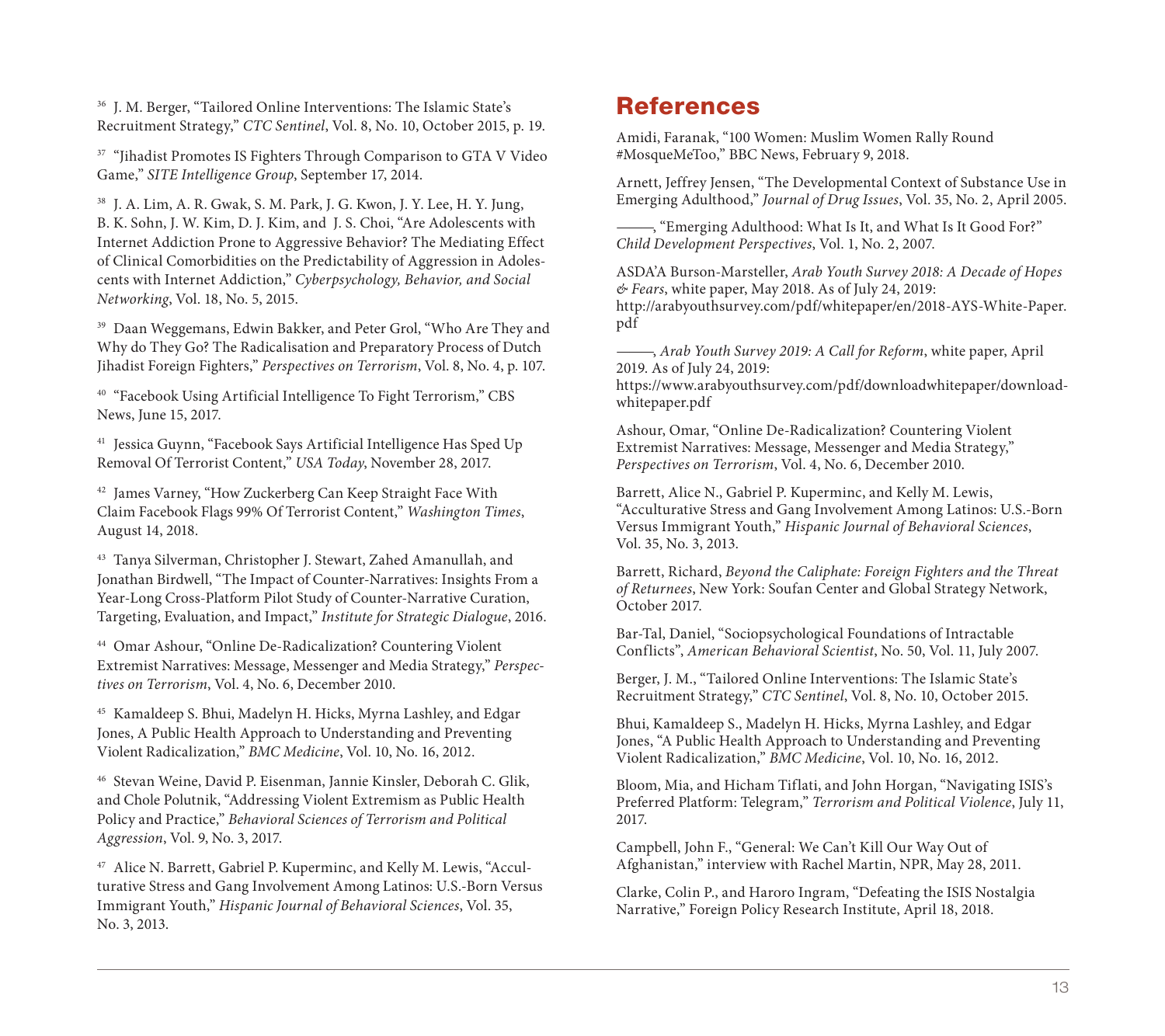Cook, Joanna, and Gina Vale, *From Daesh to "Diaspora": Tracing the Women and Minors of Islamic State*, International Centre for the Study of Radicalization, July 2018.

Davis, Paul K., and Kim Cragin, eds., *Social Science for Counterterrorism: Putting the Pieces Together*, Santa Monica, Calif.: RAND Corporation, MG-849-OSD, 2009. As of July 18, 2019: <https://www.rand.org/pubs/monographs/MG849.html>

Doherty, Caroll, Jocelyn Kiley, Alec Tyson, and Bridget Jameson, "The Whys and Hows of Generations Research," Pew Research Center, September 3, 2015.

"Facebook Using Artificial Intelligence To Fight Terrorism," CBS News, June 15, 2017.

Guynn, Jessica, "Facebook Says Artificial Intelligence Has Sped Up Removal Of Terrorist Content," *USA Today*, November 28, 2017.

Hassan, Riaz, "Globalization's Challenge to Islam," *YaleGlobal Online* blog, Yale University, 2003. As of July 17, 2019: <https://yaleglobal.yale.edu/content/globalizations-challenge-islam>

Huesmann, L. Rowell, Eric F. Dubow, Paul Boxer, Simha F. Landau, Shira D. Gvirsman, and Khalil Shikaki, "Children's Exposure to Violent Political Conflict Simulates Aggression at Peers by Increasing Emotional Distress, Aggressive Script Rehearsal, and Normative Beliefs Favoring Aggression," *Developmental Psychopathology*, Vol. 29, No. 1, February 2017.

"Jihadist Promotes IS Fighters Through Comparison to GTA V Video Game," *SITE Intelligence Group*, September 17, 2014.

Jones, Seth G., *A Persistent Threat: The Evolution of al Qa'ida and Other Salafi Jihadists*, Santa Monica, Calif.: RAND Corporation, RR-637-OSD, 2014. As of July 18, 2019: [https://www.rand.org/pubs/research\\_reports/RR637.html](https://www.rand.org/pubs/research_reports/RR637.html)

Joshi, Paramjit T., and Deborah A. O'Donnell, "Consequences of Child Exposure to War and Terrorism," *Clinical Child and Family Psychology Review*, Vol. 6, No. 4, December 2003.

Lim, J. A., A. R. Gwak, S. M. Park, J. G. Kwon, J. Y. Lee, H. Y. Jung, B. K. Sohn, J. W. Kim, D. J. Kim, and J. S. Choi, "Are Adolescents with Internet Addiction Prone to Aggressive Behavior? The Mediating Effect of Clinical Comorbidities on the Predictability of Aggression in Adolescents with Internet Addiction," *Cyberpsychology, Behavior, and Social Networking*, Vol. 18, No. 5, 2015.

Lin, Justin Yifu, "Youth Bulge: A Demographic Dividend or a Demographic Bomb in Developing Countries," *Let's Talk Development*  blog, World Bank, January 5, 2012.

Maher, Shiraz, *Salafi-Jihadism: The History of an Idea*, London: Penguin Random House, 2016, p. 207.

Moghaddam, F. M., *How Globalization Spurs Terrorism: The Lopsided Benefits of "One World" and Why That Fuels Violence*, Westport, Conn.: Praeger Security International, 2008.

"Mulakhas li Dirāsa Taqīym Makhātir al-Muqātilīn al-Tunisīyīn al- 'Āi'dīn min Bu'r al-Tawatur [Summary of the Study 'Evaluation of the Threat of Tunisian Fighters Returning from the Hotbeds of Tension]," Tunisian Institute for Strategic Studies, May 2, 2018.

Packer, George, "Exporting Jihad," *New Yorker*, March 28, 2016

"Purification of the Souls," *Wilayat Raqqa*, June 19, 2017.

Rezaian, Jason, "The #MeToo Movement Has Shaken the World. Can #MosqueMeToo Shake Islam?" *Washington Post*, March 8, 2018.

Romer, Daniel, Angela L. Duckworth, Sharon Sznitman, and Sunhee Park, "Can Adolescents Learn Self-Control? Delay of Gratification in the Development of Control over Risk Taking," *Prevention Science*, Vol. 11, No. 3, 2010.

Schlee, Maxime, "Radicalized Children Pose Security "Risk" in Germany: Report," *Politico*, August 6, 2018. As of July 17, 2019: [https://www.politico.eu/article/radicalization-islamic-state-terrorism](https://www.politico.eu/article/radicalization-islamic-state-terrorism-radicalized-children-pose-security-risk-in-germany-report/)radicalized-children-pose-security-risk-in-germany-report/

Silverman, Tanya, Christopher J. Stewart, Zahed Amanullah, and Jonathan Birdwell, "The Impact of Counter-Narratives: Insights From a Year-Long Cross-Platform Pilot Study of Counter-Narrative Curation, Targeting, Evaluation, and Impact," *Institute for Strategic Dialogue*, 2016.

Small, Gary, and Gigi Vorgan, *iBrain: Surviving the Technological Alteration of the Modern Mind*, New York: Harper Collins, 2008.

Steinberg, Laurence, "Risk Taking in Adolescence: New Perspectives from Brain and Behavioral Science," *Current Directions in Psychological Science*, Vol. 16, No. 2, 2007.

Thurston, Alexander, *Salafism in Nigeria: Islam, Preaching, and Politics*, Cambridge, UK: Cambridge University Press, 2016.

Toaldo, Mattia, and Mary Fitzgerald, "A Quick Guide to Libya's Main Players," European Council on Foreign Relations, December 2016.

Varney, James, "How Zuckerberg Can Keep Straight Face With Claim Facebook Flags 99% Of Terrorist Content," *Washington Times*, August 14, 2018.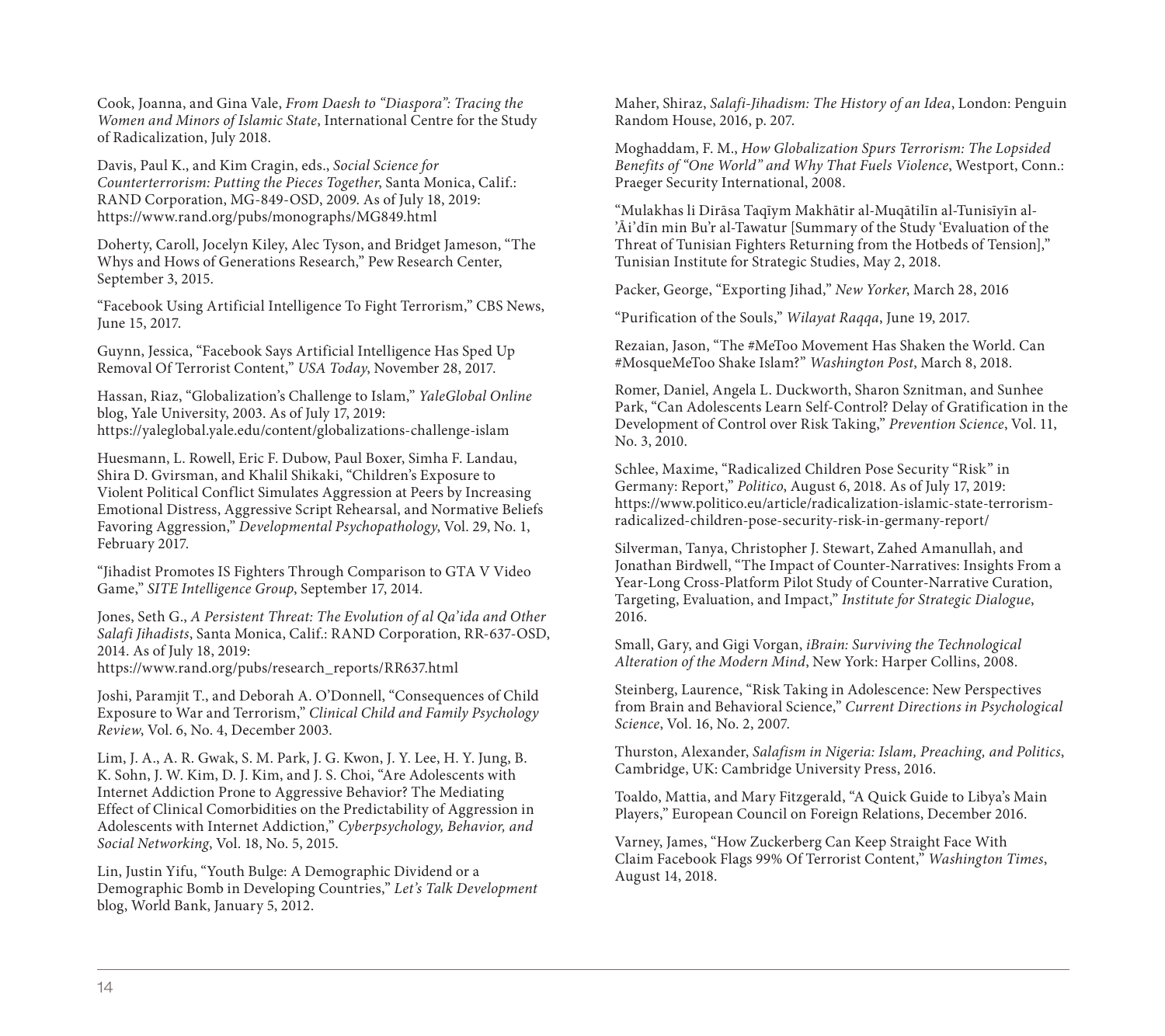Weggemans, Daan, Edwin Bakker, and Peter Grol, "Who Are They and Why Do They Go? The Radicalisation and Preparatory Process of Dutch Jihadist Foreign Fighters," Perspectives on Terrorism, Vol. 8, No. 4.

Weine, Stevan, David P. Eisenman, Jannie Kinsler, Deborah C. Glik, and Chole Polutnik, "Addressing Violent Extremism as Public Health Policy and Practice" *Behavioral Sciences of Terrorism and Political Aggression*, Vol. 9, No. 3, 2017.